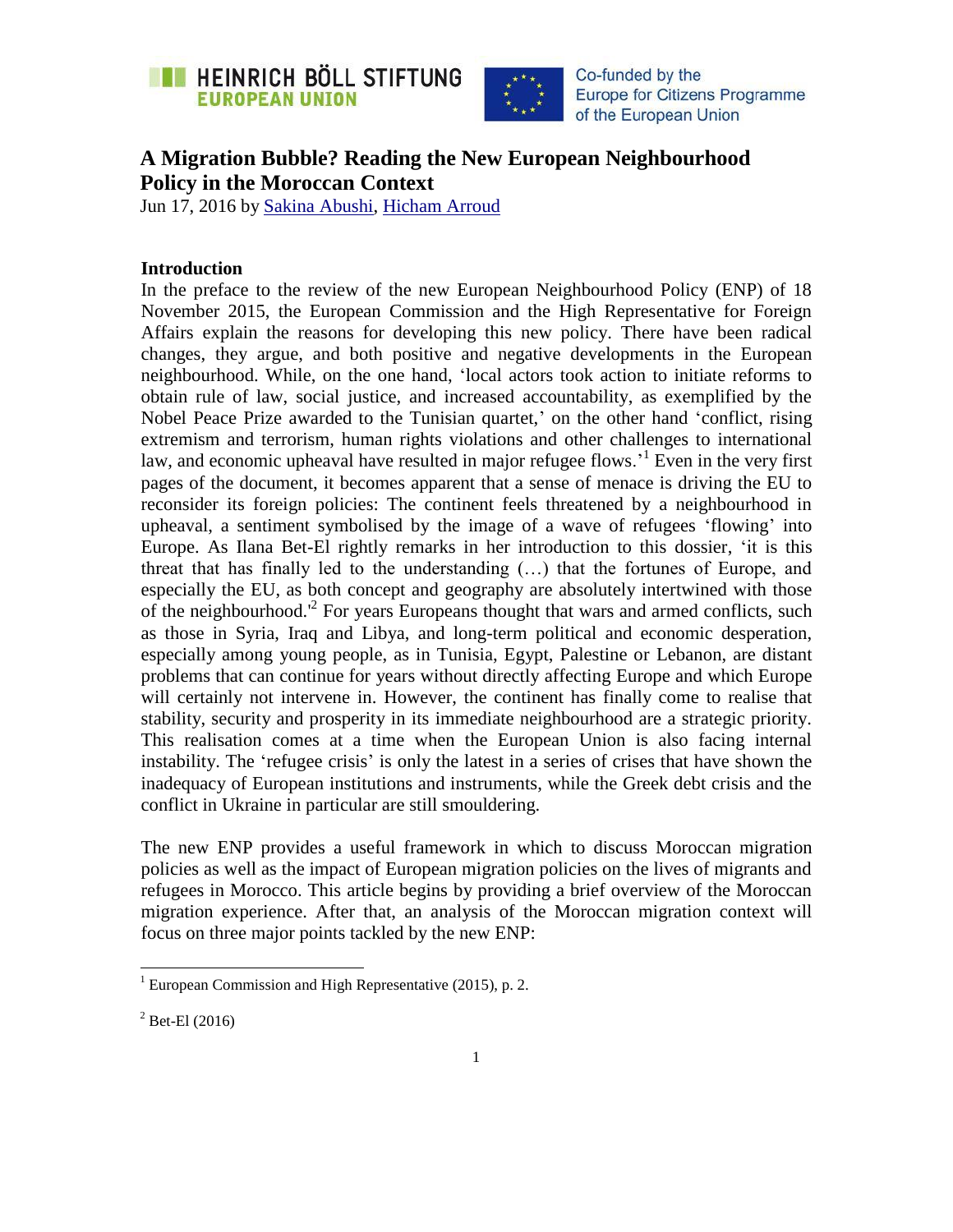



- 1) Readmission and voluntary return of individuals staying in the EU,
- 2) Border cooperation, and
- 3) Support for externalising refugees and migrants.

It will then be argued that there is a sort of "migration bubble" in Morocco, similar to a "real estate bubble". If an economic bubble means trade in an asset at a price that strongly deviates from its intrinsic value, a "migration bubble" is a boom in migration-related projects and policies that bear no relation to the number of people concerned and have little effect on their actual situation. This bubble is partly caused and influenced by European policies on the ground, and it is actively promoted by the Moroccan government.

### **The Moroccan migration experience**

Morocco has a long and tumultuous history of migration, having been a country of immigration, emigration and transit for centuries. Arab immigration in the 7th century changed the religion and language of the local population forever; the Muslim conquest of Andalusia was led by Moroccan tribes and later hundreds of thousands of Andalusian Muslims and Jews had to flee to Morocco as the Christian *Reconquista* progressed. A look at the map makes it clear that migration between Morocco and Europe was not the exception, but the rule for many centuries. The most recent wave of migration started in the 1960s when Europe needed cheap labour, and recruitment agencies opened in various regions of Morocco, particularly in the north of the country. Due to historical political conflicts with the population of this area, people in the north were strongly encouraged to migrate by the authorities. Hundreds of thousands of Moroccans migrated to various countries in Europe, particularly France, Germany and Belgium, and later Spain. Large Moroccan communities in exile strengthened social, economic and political links with these countries and helped create the narrative of migration to Europe as a means of achieving economic and social success. The border with Spain and notably the land borders with the Spanish enclaves of Ceuta and Melilla were open until 1991 when, having joined the EU in 1986, Spain started requiring visas from Moroccan citizens. Even in the years to follow, up until the late 1990s, the border was still relatively permeable. Nearby residents still remember a time when the border just consisted of some barbed wire at a height of about one metre that they stepped over to enter or leave whenever they wanted. Later, there was increasing pressure from Europe, particularly Spain, on the Moroccan authorities to intercept migrants and refugees leaving the Moroccan coast. Metal barriers were built steadily higher to isolate the towns of Melilla and Ceuta completely from their surroundings.

The closure of the last European external border (the border with Spain) and the tightening of visa conditions heralded the start of a tragic phase of migration by boat across the Mediterranean, as the coasts of Morocco and other North African countries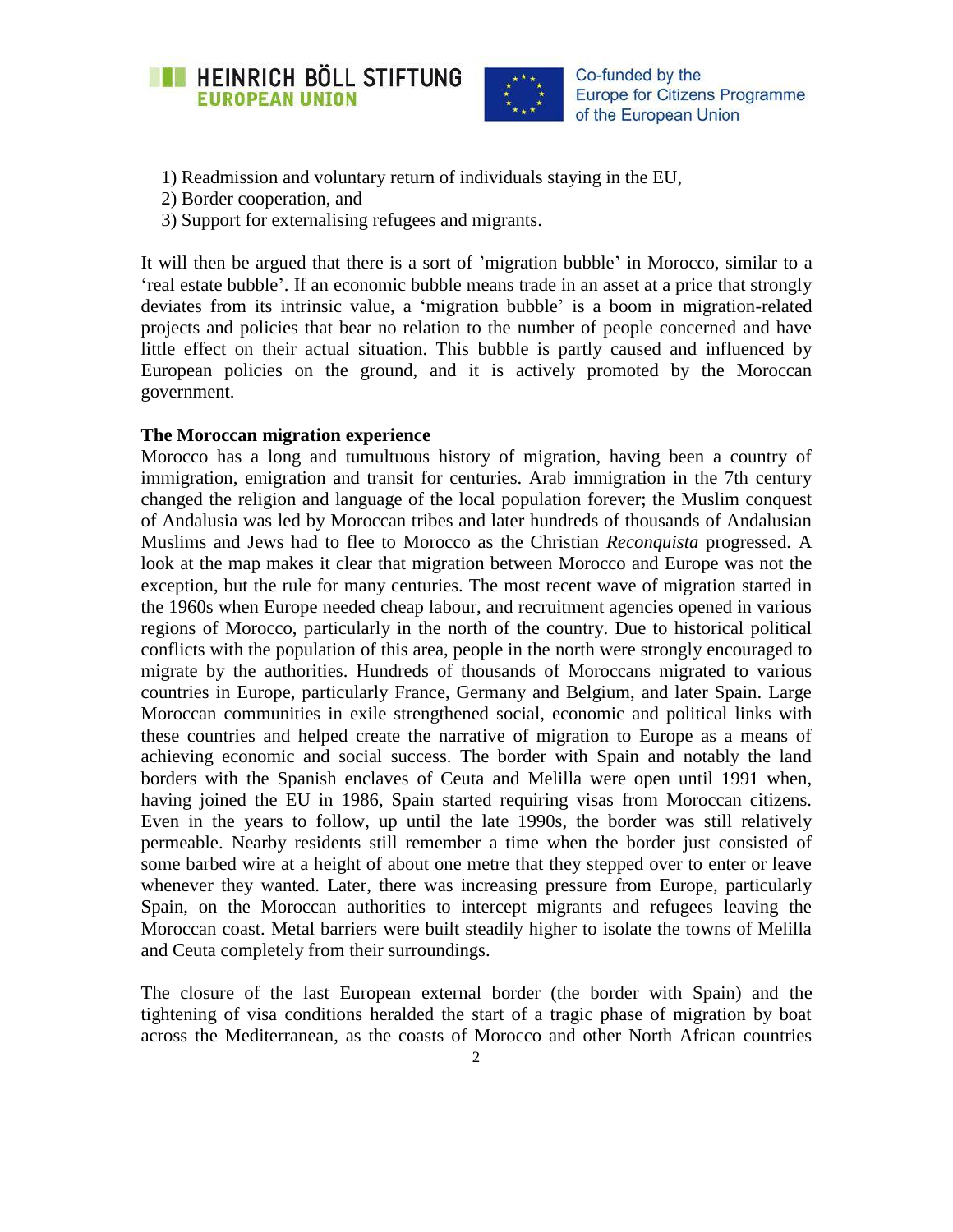



became the point of departure for thousands of migrant and refugee boats heading for southern Europe. The town of Melilla became one of the most significant points on the migration route from south to north after the civil war in Algeria broke out and Algerian refugees came to Morocco hoping to reach Europe. These refugees were the first to discover that it was possible to request asylum in Melilla, and were followed by Sub-Saharan migrants and refugees in the 1990s. This is how the large camp at the mountain of Gourougou, which runs alongside the border with Melilla and has become the base camp for thousands of migrants and refugees from across Africa, came into existence.

Since the outbreak of the Syrian crisis in 2011, hundreds of thousands of refugees have been taking the route to Europe via Turkey. Thousands of Moroccans, mainly young people, decided to join this movement of people by taking a plane to Turkey (where Moroccans do not require visas), then traveling to western Europe via the Balkans. It is impossible to give precise figures for the number of Moroccans who went to Turkey, partly because most of them pose as Syrian refugees and give false names to the authorities, but mainly because they disappear to join their family or friends in countries with large Moroccan communities. Civil society actors in the north of Morocco estimate that over 17,000 young Moroccans left from the 2 provinces of Nador and Driouch in the north of Morocco alone. This figure is based on the number of air tickets to Turkey sold by travel agents between September 2015 and December 2015.

It is very difficult to define a typical profile and analyse the true causes of current irregular Moroccan migration to Europe, but it seems that economic reasons were not the main factor, as many of the young people come from families that are in a stable economic situation. The phenomenon can be partially explained by a lack of reliable alternatives for young people facing a high level of unemployment and having few chances to achieve their aspirations. This migration can also be attributed to a spirit of adventure among young people who have seen dozens of videos on YouTube showing young Moroccans crossing the sea between Turkey and Greece while singing and dancing seemingly relaxed.

#### **The revised ENP – more legal migration...**

The new, revised ENP follows the general logic of the many bilateral and multilateral agreements that have governed Moroccan-European migration relations over the last 20 years, i.e. security-based cooperation. It also still follows the "More for More" principle, which previously informed the old ENP and the more recent Mobility Partnership signed with Morocco in 2013. The same logic of incentives for security cooperation inspired the recent EU-Africa summit in Valletta and the EU-Turkey deal in 2016. Increased legal migration is promised in exchange for close cooperation in the fight against irregular migration: "In order to foster reforms and reinforce the commitment of our partner countries to work in closer partnership, differentiation between partner countries will be developed, working more closely on visa and mobility issues with those that are willing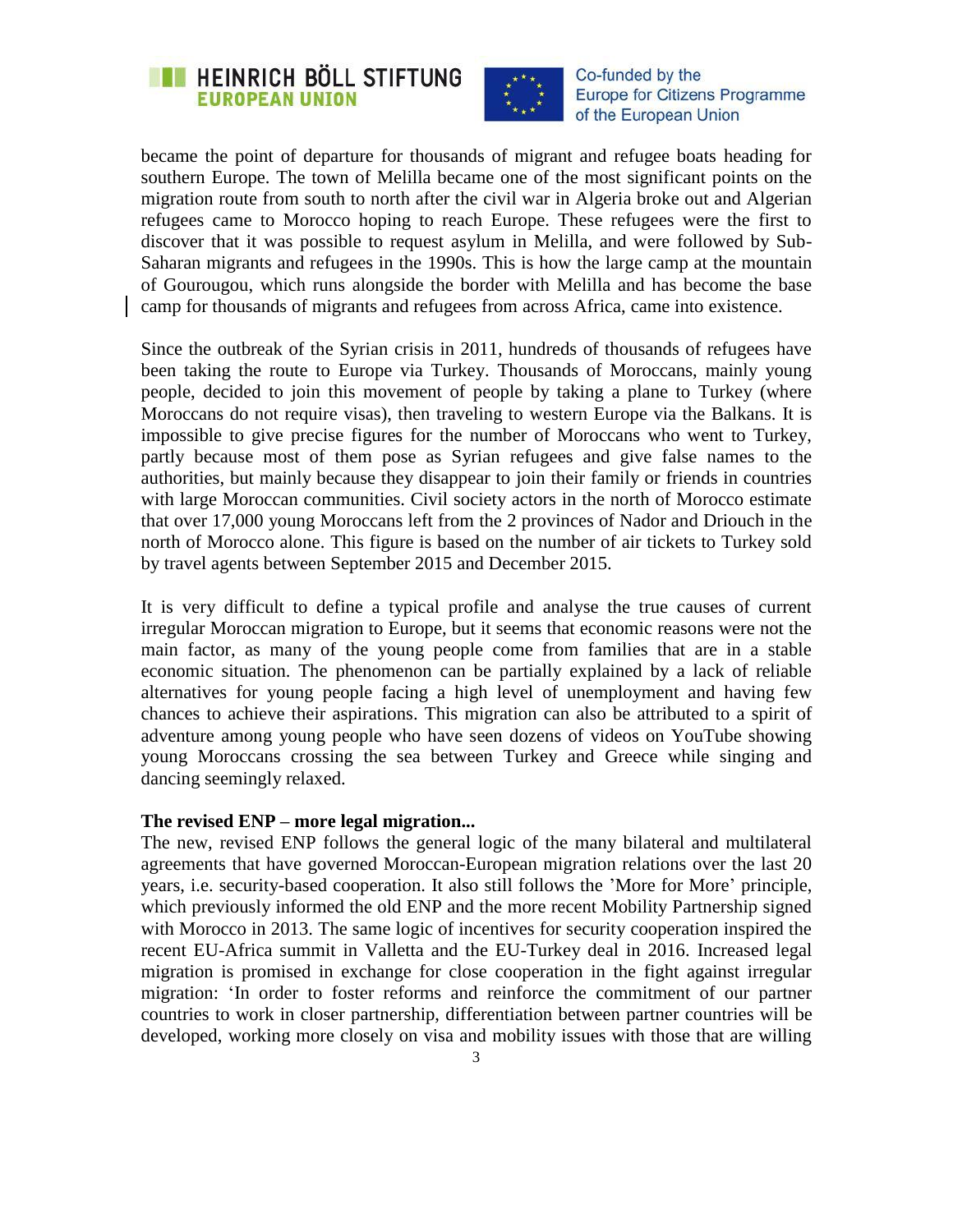



to engage with the EU, including visa liberalisation and facilitation dialogues with partners.<sup>3</sup> The Commission promises to promote mutually beneficial migration and mobility for nationals of countries that cooperate on migration issues. While the provisions remain quite general, it is possible to identify the main target groups for this enhanced mobility. Having identified skills gaps in EU labour markets, the EU aims to set up a 'skilled labour migration scheme' to help 'highly skilled third-country nationals' to enter and reside in the EU and have their qualifications recognised. Academics are another group of desired migrants. They may enter and reside in the EU for the purposes of research, studies, exchange, training and voluntary service. In addition to these quite privileged ways to migrate to Europe, the EU is going to promote regional and southsouth mobility and circular migration. The document carefully narrows and reinterprets the definition of migration. Only the highly skilled and educated may enter the EU – and this only to "reside" for a specific purpose. While the standard definition of migration means people moving from one place to another with the intention of staying there for a long time, possibly their entire life, and integrating socially into their new society, legal migration to the EU as laid out in the ENP serves specific economic purposes and may end as soon as there is no longer an economic benefit to the EU.

### **...for more cooperation**

 $\overline{a}$ 

The other side of the "More for More" principle is that the neighbour is supposed to make a commitment to fighting irregular migration, both by ENP nationals and by thirdcountry nationals transiting ENP territory. As Carrera et al have shown, one of the EU's main responses to unwanted immigration is to increase cooperation with third countries, focusing on the three topics of 1) readmission and voluntary return of individuals staying in the EU, 2) border cooperation and 3) externalising refugees and migrants, supporting their reception in third countries. These are exactly the strategic priorities found in the new ENP.

### 1) **Readmission and voluntary return of individuals staying in the EU**

The new ENP proposes mechanisms to encourage legal immigrants in the EU to return voluntarily, and to return irregular migrants and refugees to their countries of origin or third countries. The tools proposed to encourage voluntary return are not new. Support is to be given to help migrants to send remittances home efficiently and to start businesses in their home countries, and there is to be a "brain circulation fund" to help returning migrants to reintegrate and contribute to local development with the knowledge and skills acquired in the EU. Following a similar logic, the EU vows to "return in a dignified and sustainable manner those who do not, or no longer, have the right to stay in the EU,

 $3$  European Commission and High Representative (2015), p. 15.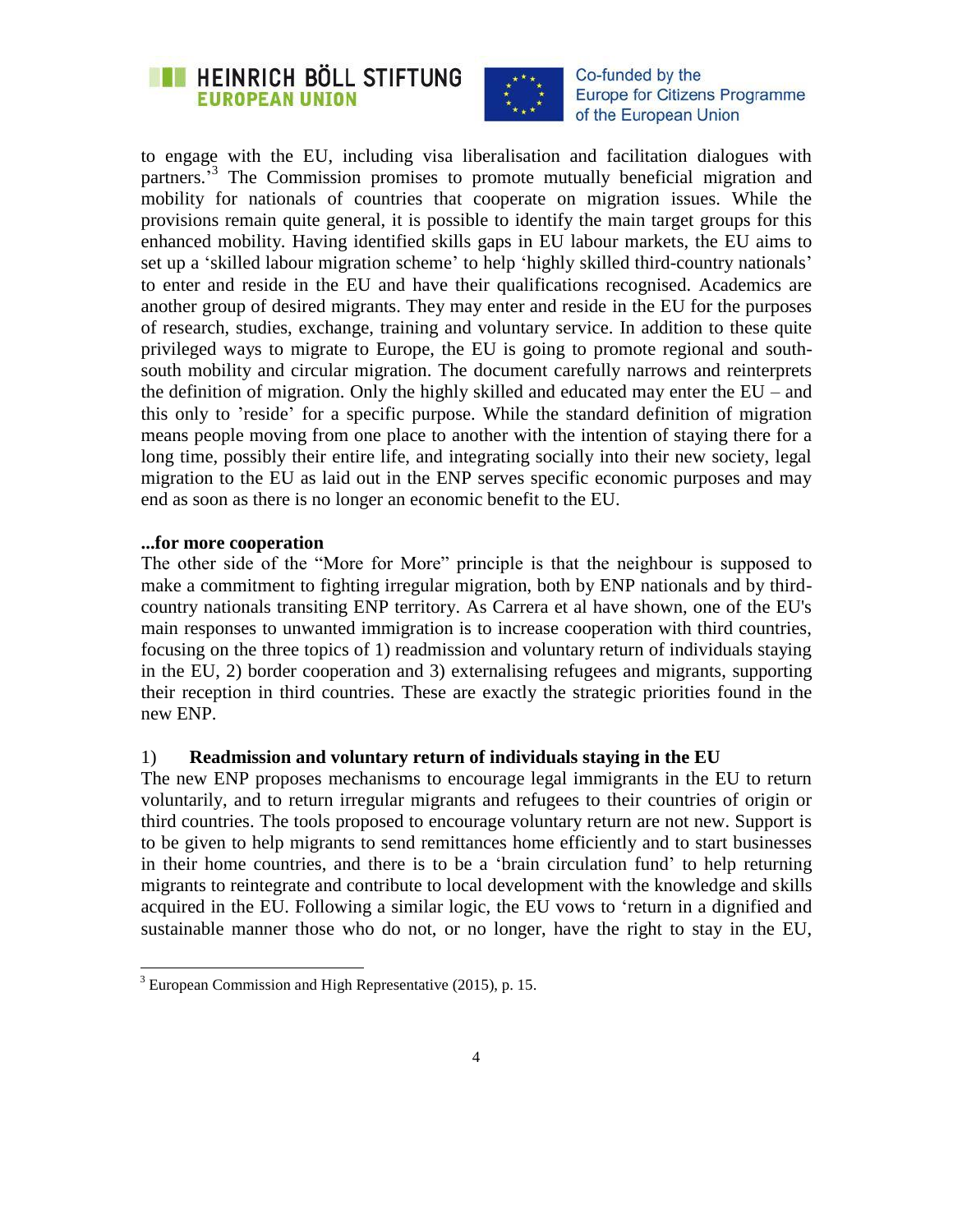



including through the conclusion and full implementation of readmission agreements and voluntary return and readmission schemes (…). The EU will also assist ENP countries to develop their own return policy allowing them to return persons to third countries of origin.<sup>4</sup>

The question of voluntary return has been one of the main points of negotiation between Morocco and the EU for years. European states have offered various forms of (financial) support for voluntary return in the past, particularly for migrants who have not managed to integrate well economically or socially. These offers have differed from country to country and over time.

In general, the amounts offered for voluntary return have been very low (between 3,000 and 11,000 euros). In the best cases, particularly in Italy, offers to promote voluntary return are run by international NGOs, but there is no real technical assistance. Some countries try to ensure that migrants have really returned before sending them the agreed sum. Others simply transfer the money as soon as residency permits are surrendered.

The EU has tried to negotiate a formal readmission agreement with Morocco for almost 15 years now, but no agreement has yet been reached. The crucial point is the clause on third country nationals, whom Europe wants Morocco to readmit into its territory in addition to its own citizens. Morocco is not ready to sign such an agreement, for financial and political reasons. The readmission of African nationals from the EU would not fit well with Morocco's strategy of rapprochement towards Sub-Saharan Africa, especially west African countries. These countries have become increasingly attractive as economic partners, but their support for the Moroccan position in the Western Sahara conflict is probably even more important. They would not take it kindly if Morocco allowed their citizens to be deported to its soil. It is also simply seen as a "bad deal" for Morocco to take responsibility for migrants and refugees that have already reached Europe simply because they crossed Moroccan territory. This is also the reason why the negotiations on the European Mobility Partnership, signed between the EU and Morocco in 2013, have stalled. The Partnership makes negotiations on visa facilitation conditional on renegotiating a readmission agreement.

The idea of readmitting citizens of third countries to Morocco is troubling from a human rights perspective. As it stands, Moroccan law strongly criminalises irregular immigration and does not guarantee foreign nationals access to basic rights. Law 02-03 (2003) governs the two elements of immigration (entry and stay in the country) and

 $\overline{a}$ 

 $4$  European Commission and High Representative (2015), p. 17.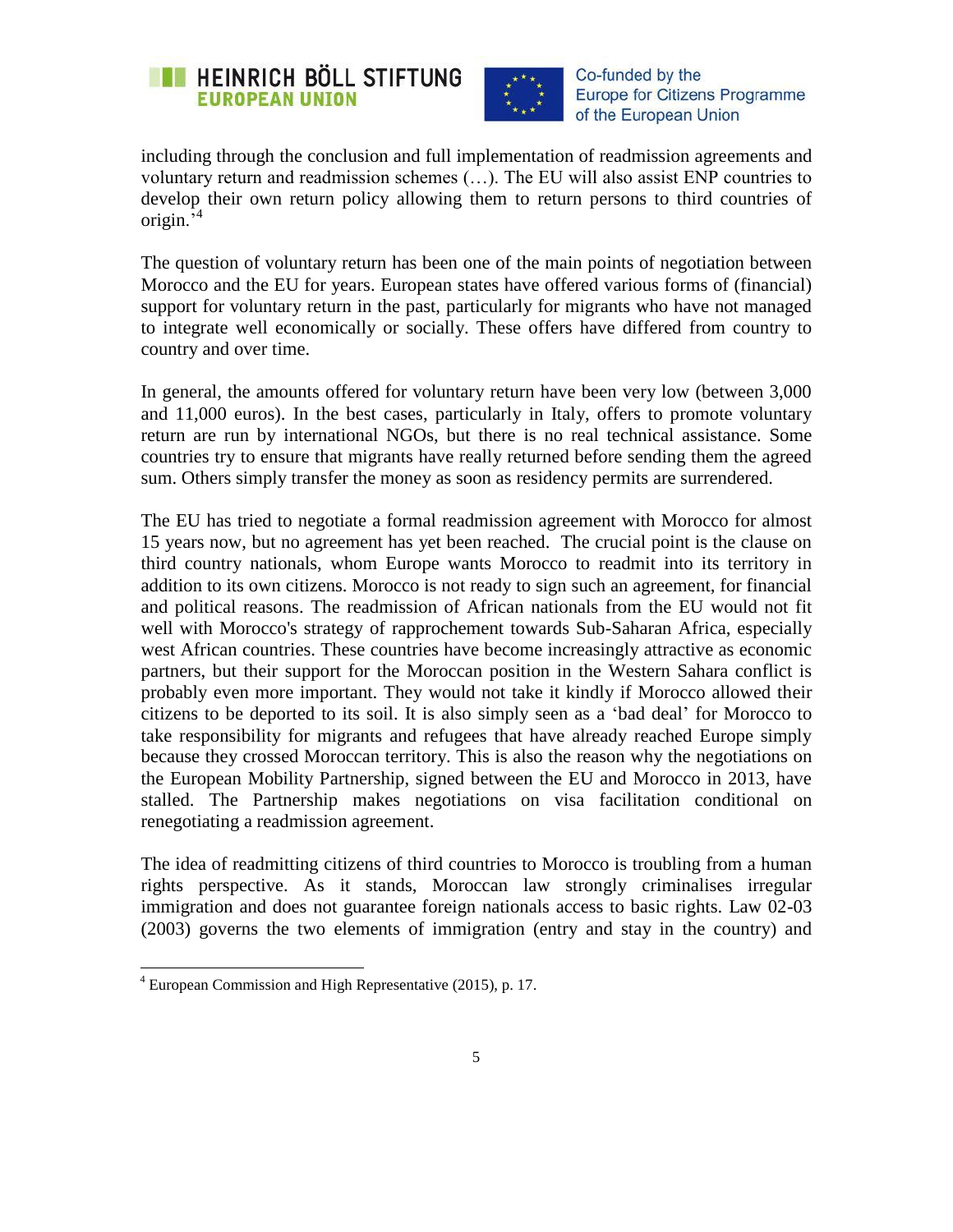



emigration (leaving the country) of foreign nationals, and it imposes fines and imprisonment for any illegal immigration or emigration. This constitutes a violation of the right of each and every person 'to leave any country, including his own.'<sup>5</sup> Article 25 stipulates that the authorities can expel a foreign national if their presence on Moroccan territory constitutes a severe threat to public order. The law severely represses irregular migrants and refugees, and does not guarantee the rights generally granted to foreign nationals (non-suspensive legal remedy, the right to be visited and assisted by human rights organisations and other basic rights).

Although the EU has not achieved a comprehensive readmission agreement so far, Morocco does have a history of bilateral readmission agreements with European countries. These only concern its own nationals. The first was signed with Spain in 1992, other European countries followed in the 1990s, including Germany in 1998. The existence of these agreements did not, however, mean that they were implemented. To take its own nationals back is not something that the kingdom does easily or willingly, since it is often hard for these people to reintegrate socially and economically in their country of origin. In early 2016, largely as a response to the incidents in Cologne on New Year's Eve, several readmission agreements were "brought back from the dead". After a phone call between German chancellor Angela Merkel and the Moroccan king Mohammed VI paving the way, German interior minister De Maizière travelled to Algeria, Tunisia and Morocco in February 2016. He gained an official commitment from the Moroccan government to cooperate more effectively in readmission of Moroccan citizens living in Germany with irregular status, using its identity databases to identify them. In exchange, the German government promised to support Morocco"s position in the EU court case brought by the Polisario Front concerning an EU-Moroccan agricultural and fishing agreement as well as to step up financial support to the kingdom. Germany also stated its intention of declaring Morocco a safe country of origin.<sup> $6$ </sup> This promise is likely to be kept, as the bill has been through parliament, but it still awaits the Bundesrat's decision at the time of writing this article. The law has been heavily criticised by human rights activists both in Germany and in Morocco. It remains to be seen whether the renewed commitments will actually lead to higher readmission numbers. The number of people concerned is soberingly small – according to official statements, 60 Moroccan citizens were deported from Germany in the first three months of 2016, 18 of these to Morocco. To compare, 176 Moroccan citizens were deported from Germany in  $2015.7$ 

<sup>&</sup>lt;sup>5</sup> International Covenant on Civil and Political Rights, Article 12, § 2, ratified by Morocco in 1979.

 $6$  ZEIT Online (2016)

 $7$  Die Bundesregierung (2016)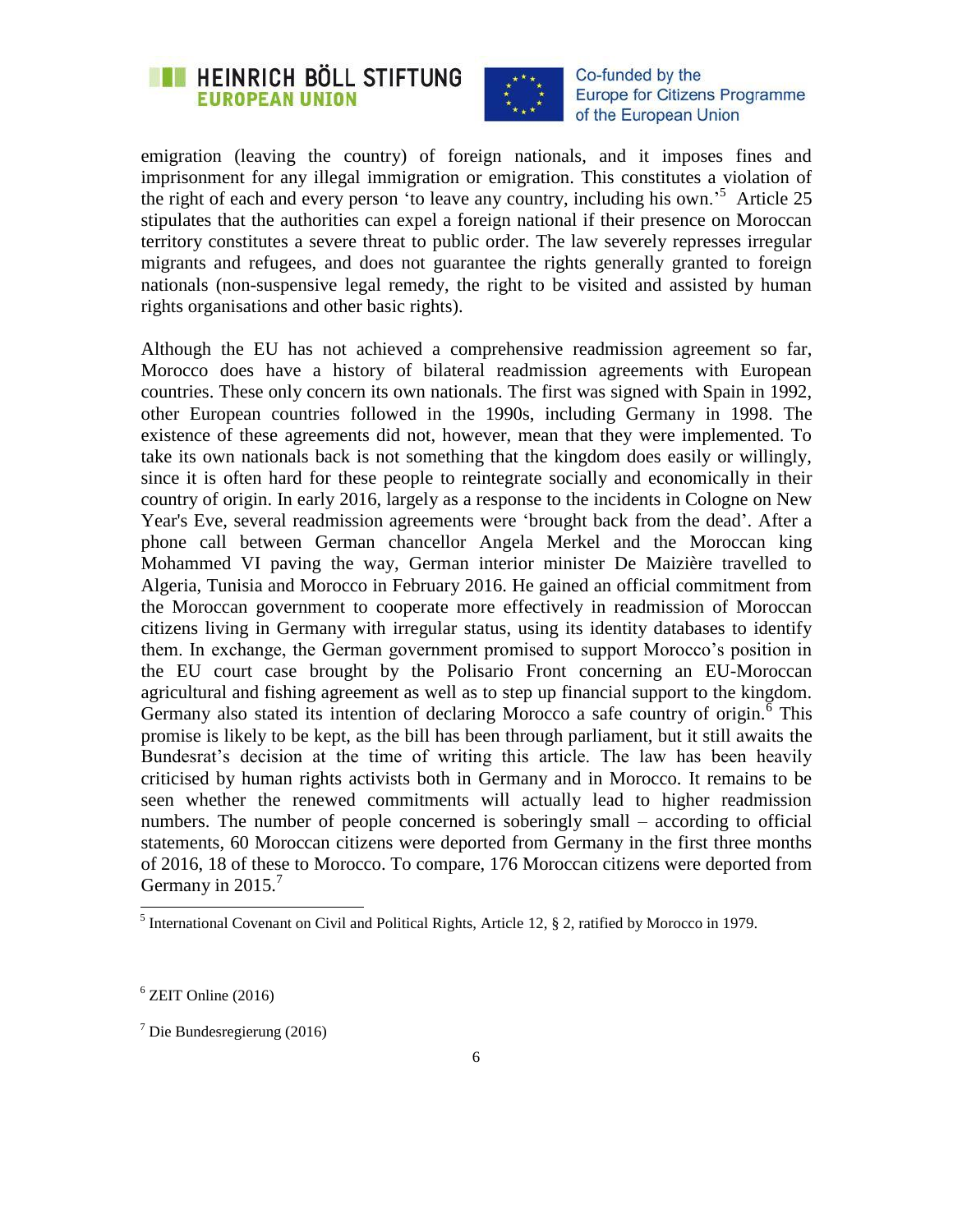



### 2) **Border cooperation**

The paragraph in the new ENP titled 'stepping up cooperation on border management' is relatively short. It explains in a mere six lines that the EU will "proactively engage" with its partners and intensify work on information exchanges, administrative capacity and operational and technical cooperation with interested countries. This work will be done through the relevant EU agencies, including FRONTEX and EUROPOL. Elsewhere, in its section on security-related issues, the document makes it clear that migration definitely falls in the realm of security: irregular migration is a "cross-border threat" and the new ENP will "tackle cross-cutting security challenges, such as smuggling of migrants, trafficking in human beings, social cohesion and border protection/management.'<sup>8</sup>

The topic of border cooperation is central to Morocco's relations with the EU. It mainly concerns the north of Morocco, a strategic region for both sides of the Mediterranean. It is a priority area in international cooperation programmes, partly to combat production and export of drugs, and also due to irregular migration from Morocco and Sub-Saharan Africa. Moroccan and Spanish authorities, with financial support from Brussels, have cooperated on border surveillance and policing since the early 2000s. This security cooperation is often seen by European security experts as a model to be promoted, since Morocco has become a country where certain groups of migrants and refugees are prevented from entering Europe. The figures appear to confirm this. According to statistics provided by FRONTEX, the number of detected irregular border crossings from Morocco into Spain has only slightly increased since 2008, with a total of 7,164 detected crossings in  $2015$ .<sup>9</sup> This is impressive if we bear in mind that the total number of irregular border crossings into Europe has almost multiplied six fold during the same period.<sup>10</sup> Of course, the Moroccan-Spanish border has not actually closed, but rather become more selective. Only certain groups are allowed to pass, and irregular crossings are only possible if you have enough money to pay for a fake passport or a place on a speedboat heading for the Spanish coast (at the moment the price for the latter is at about 3,000 euros). The "unwanted group", mostly Sub-Saharan migrants and refugees, are brutally intercepted by Spanish and Moroccan police. Police and auxiliary forces use sometimes extreme violence to prevent migrants and refugees from crossing the fences around Melilla and Ceuta; severe injuries and even fatalities are regularly reported, most recently on 7 June of this year<sup>11</sup>. The Spanish-Moroccan border regime has a high

 $8$  European Commission and High Representative (2015), p. 12-13.

 $9$  FRONTEX (2016).

 $10$  Carrera et al (2016), p.8.

 $11$  Albertelli (2016).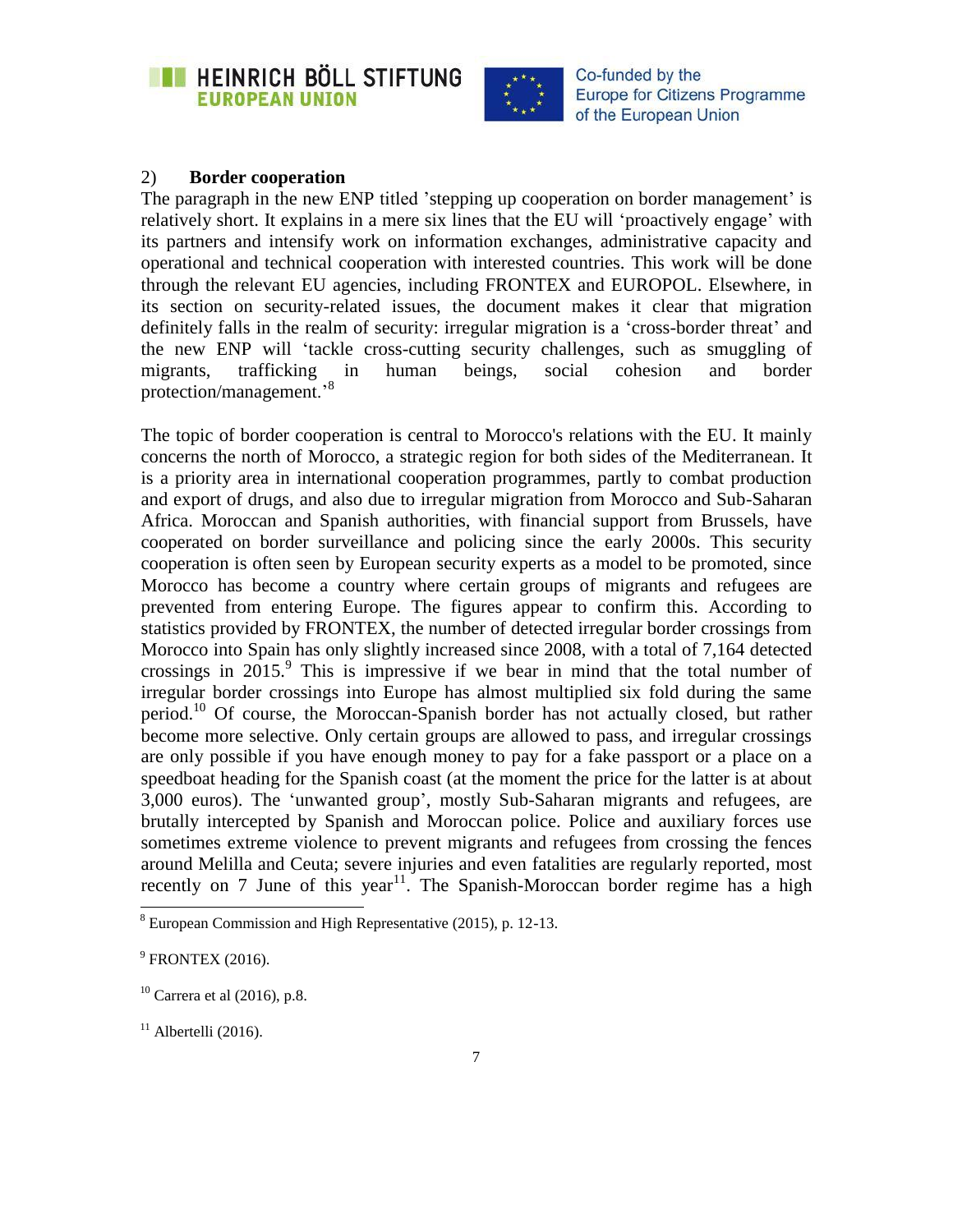## **EXECUTE HEINRICH BÖLL STIFTUNG EUROPEAN UNION**



Co-funded by the **Europe for Citizens Programme** of the European Union

humanitarian cost. Migrants and refugees are literally 'trapped' in Morocco. There are numerous reports of human rights violations in the land surrounding the border, especially at the fence between Nador and Melilla, and "hot returns" or "push backs" of people who have already reached Spanish territory. Organisations such as Amnesty International<sup>12</sup> and the Moroccan migrant support organisation GADEM<sup>13</sup> claim that this is a clear breach of the principle of *non-refoulement* (prohibition of the expulsion or return of a refugee), and thus of international law. Raids and deportations of migrants and refugees, involving significant levels of violence, are common practice, particularly in the north and east of Morocco, in Tangier, Oujda and Nador and the surrounding countryside. In 2013, migrants and refugees were randomly deported across the Algerian border without any checks on their right to protection. This practice has stopped since due to pressure from civil society and international groups. Instead, authorities increasingly deport migrants and refugees from the north to the south of Morocco, dropping even women and children in cities far to the south like Tiznit or Laayoune, or simply at the side of the road in the middle of nowhere. Even foreign nationals with a regular residency status, but the "wrong" skin colour, might be arrested on the street and find themselves on a bus to Tiznit. The fear of deportation is so deeply engrained in Sub-Saharan people in Morocco that they avoid certain places or do not go outside at certain times. There are informal information systems in place that warn people not to leave their homes at times when raids are likely. All these attempts to move the migrants and refugees as far from the border as possible are clearly a response to Spanish pressure and a way of shielding the Moroccan-EU borders from "unwanted" migrants and refugees – Moroccan police speak of "cleansing the north". Of course, this strategy of deporting people to the south does not solve the "problem" in the long term. Once migrants and refugees have been dropped in Tiznit, they will come back to the town where they live; it is a never-ending chase and no one has an interest in putting an end to it.

It is not difficult to see that the number of Sub-Saharan migrants and refugees in the north of Morocco has been falling. If you go to Gourougou forest today, a camp that previously held up to 3,000 migrants and refugees at a time, you only find a few hundred people still living in nearby camps, Gourougou having been raided and shut down by the authorities in 2015. NGOs and humanitarian groups working with migrants and refugees report that it has become difficult for them to find people to work with in the north of Morocco, so they now focus their activities more on the main cities of central Morocco. Besides the strategy of 'cleansing the north' described above, there are other reasons for the decline in the numbers of migrants and refugees. Firstly, the one-off regularisation

 $\overline{\phantom{a}}$  $12$  Amnesty International (2015).

 $13$  GADEM (2015).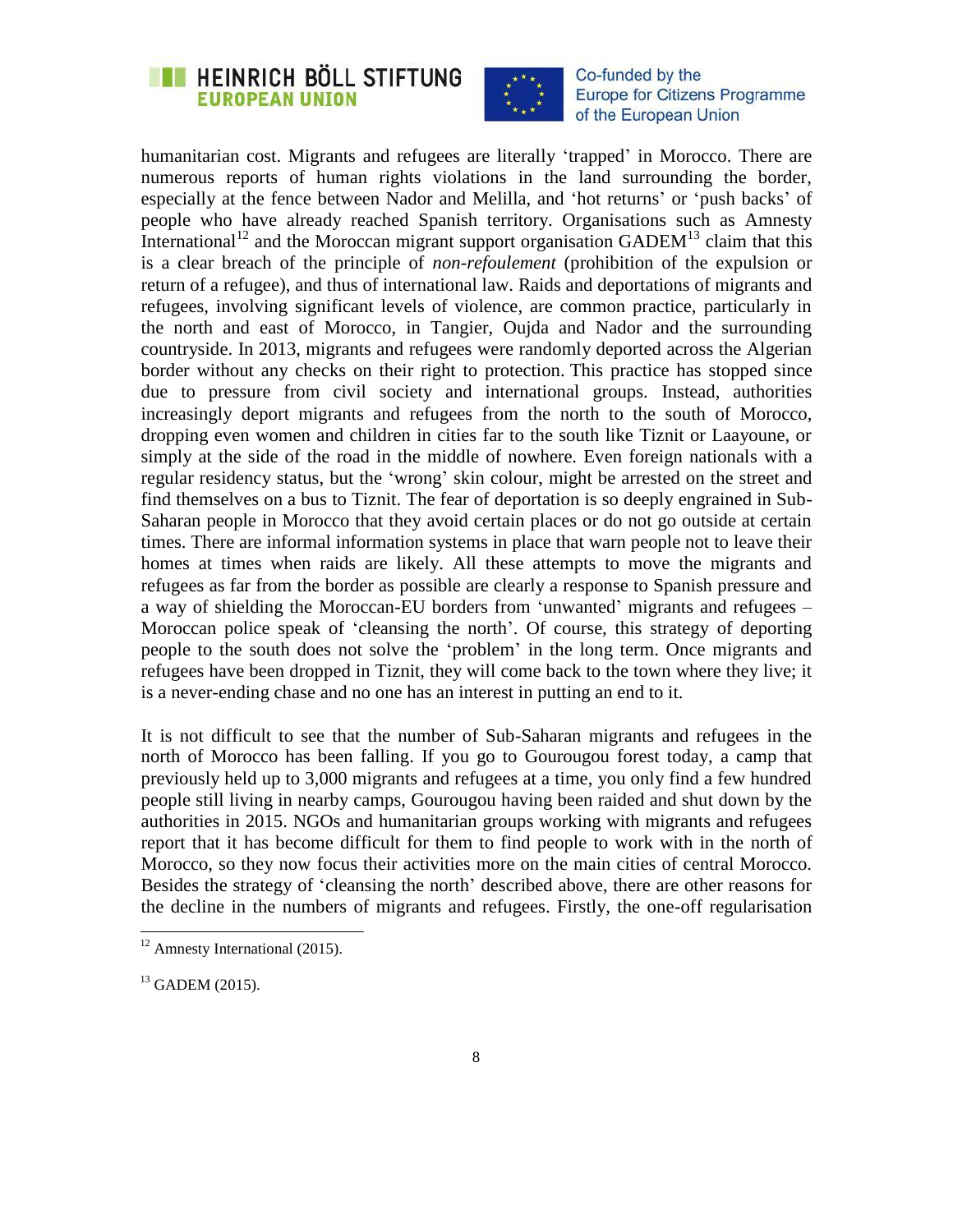



campaign by the Moroccan government in 2014 and 2015 (see following section) was not at all successful in the north. In Nador, the city right next to Spanish enclave of Melilla, only 20 out of 404 applications accepted were issued to men, which led to a large number of migrants and refugees leaving the city and trying their luck in Rabat or Casablanca, or leaving Morocco. Secondly, the Libyan migration route has become more accessible and affordable due to the war and instability in Libya, and as a result it has grown in significance. For migrants and refugees trying to reach Europe, it makes more sense to choose the Libyan route than the Moroccan route, where high-security measures are in place, even though the central Mediterranean route is much more dangerous for them.

### 3) **Externalisation of migrants and refugees**

The externalisation of migrants and refugees, i.e. support for ENP countries that are willing to host migrants and refugees, who might otherwise cross into Europe, is a cornerstone of EU migration policy and it still plays a central role in the new ENP. The EU wants to increase support for those receiving and assisting refugees and IDPs and help partner countries to develop asylum and protection systems. It wants to ensure that these people's "basic needs are guaranteed, their human rights are protected and their socio-economic and human potential is not wasted.<sup>14</sup>

Official speeches, conferences and development projects related to migration in Morocco seem to indicate that the country is a perfect partner for the EU's strategy of externalising migrants and refugees. In 2013, two main events sparked a debate on the rights of migrants and refugees in the country. The National Human Rights Commission (CNDH) issued the report "Foreigners and Human Rights in Morocco: For Radically New Asylum and Immigration Policies', an initiative that was followed by a royal speech that described Morocco as a country of destination, not only of transit and emigration, and stated that it was a goal to "produce new global policies concerning questions related to immigration and asylum, following a humanist approach in accordance with Morocco's international engagements and with respect for the rights of the migrants." Two ad-hoc commissions were set up – one focusing on examining asylum claims recognised by the UNHCR, and the other overseeing a one-off campaign of migrant regularisation. In December 2014, the Ministry of Migration presented the highly promising "National Strategy for Immigration and Asylum', which is partly funded by the EU.<sup>15</sup>

The one-off regularisation campaign of 2014-2015 has been central to the new Moroccan migration policy. Foreign nationals fulfilling certain, rather strict, conditions were

 $14$  European Commission and High Representative (2015), p. 17.

<sup>15</sup> Union Européenne/Royaume du Maroc (2015).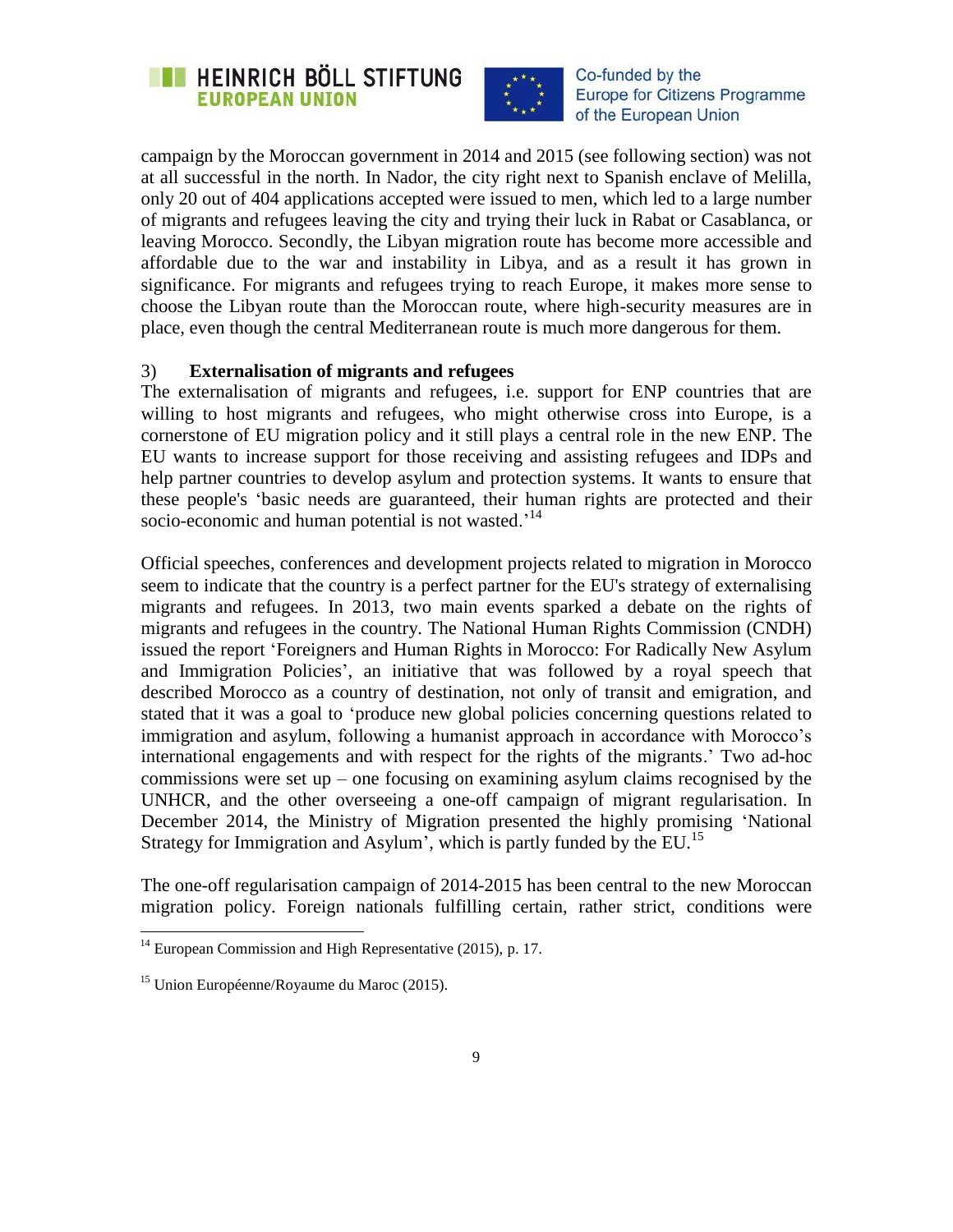



allowed to apply for a Moroccan residency and work permit *(carte de séjour*). These foreign nationals could be married to Moroccan nationals and able to prove at least two years of cohabitation, foreign nationals married to other foreign nationals with regular residency status in Morocco and able to prove at least four years of cohabitation, children of people listed in the two cases above, foreign nationals with work contracts valid for at least two years, foreign nationals able to prove five years of continuous residence in Morocco and foreign nationals affected by serious illness having been in the country since before 31 December 2013.

The government claims that the one-off regularisation campaign, part of the National Strategy for Immigration, has been a success. In February 2015 the Interior Ministry announced the outcome of the campaign. Out of 27,332 applications nationwide, 17,916 were accepted, of which 10,201 applicants were women. Applicants" place of residence and nationality were significant for success rates. The largest groups regularised were citizens of Senegal (24%) and Syria (19%), followed by Nigeria (9%) and Ivory Coast (8%). It is important to note that both Senegalese and Ivorian citizens are exempt from visas when travelling to Morocco. The campaign was more successful in major cities like Rabat and Casablanca, but as explained earlier, it was less successful in the north of Morocco near the Spanish border and in smaller towns and provinces. In these areas factors like the attitude of local authorities or relations between migrant support organisations and the local governor are sometimes more important than laws and directives from central government. In October 2015, the regularisation commission announced the easing of conditions and the review of all rejected cases; no statement has yet been made concerning the total number of people regularised in the campaign. Similarly, there is no information on the number of residency permits that were actually issued. It is probable that some of the people that were accepted never picked up their residency permit, since they had already left the country.

Another central element of the National Strategy is developing a national system to protect refugees and asylum seekers. Morocco is a signatory to the main international agreements and conventions relating to refugees, but lacks a national asylum procedure and protection mechanisms for irregular migrants, refugees and asylum seekers. Even though the development of an asylum law is a central element of the National Strategy, until now no such legislation has been adopted and the UNHCR continues to provide protection and assistance to refugees and asylum seekers in the place of the state. One problem is that the UNHCR and the Moroccan authorities have differing opinions on who is actually a refugee. The largest group of asylum-seekers, currently about 2,700 Syrian refugees, have been refused refugee certificates by the UNHCR at the request of the Moroccan authorities. Developing refugee legislation, although part of the National Strategy for Migration and Asylum and supported by international development agencies, is apparently not a national priority.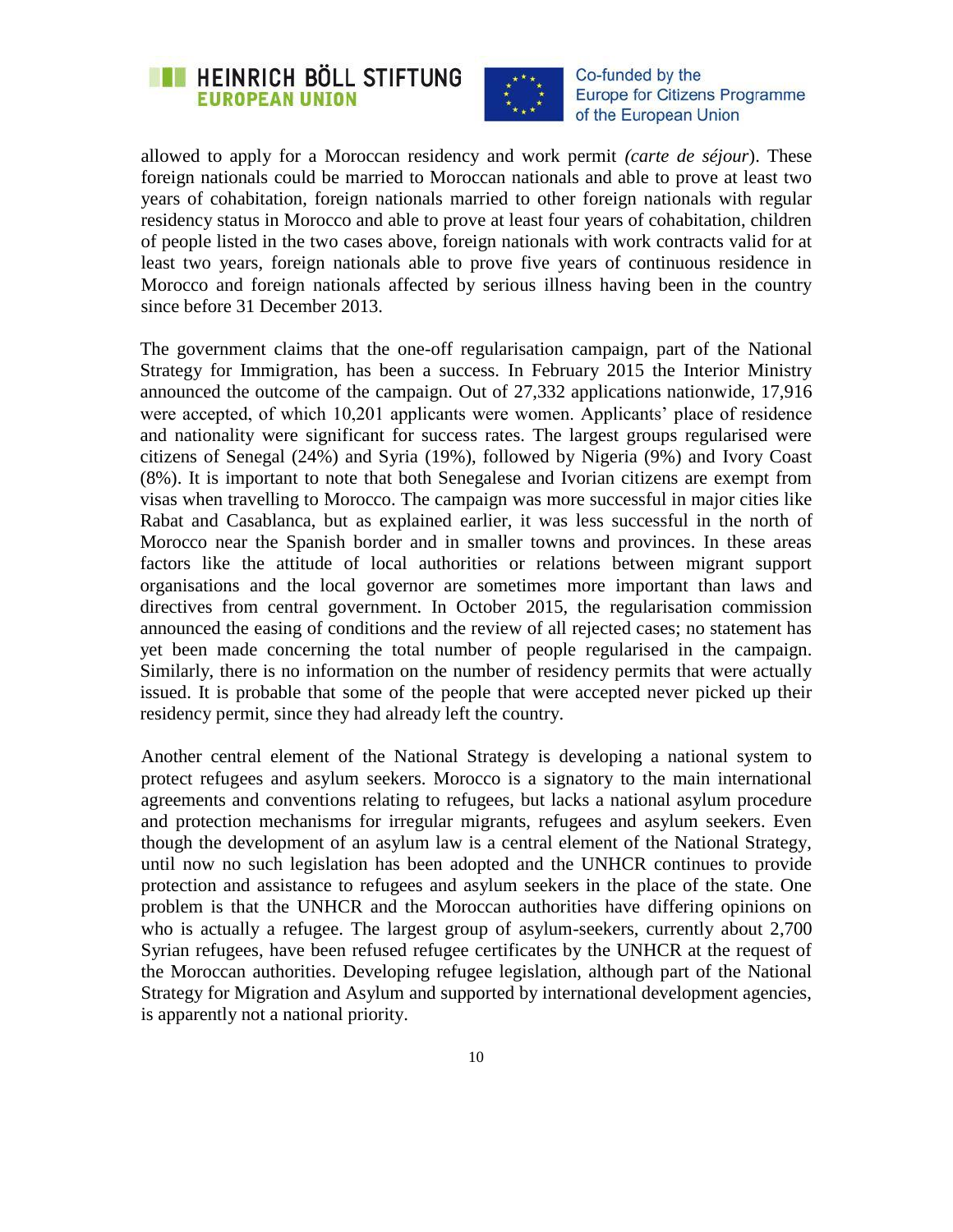## **EXECUTE HEINRICH BÖLL STIFTUNG EUROPEAN UNION**



Co-funded by the **Europe for Citizens Programme** of the European Union

The third central element of the National Strategy for Immigration and Asylum is provisions for the integration of migrants and refugees residing lawfully in Morocco. Although the strategy laid out sweeping reforms in almost all areas of socio-economic integration, the living situation of migrants and refugees remains difficult. Very little information on the actual effects of the strategy is available, but reports from migrants, refugees and their support groups make it clear that there is still a lot of work to be done for them to have a dignified life in Morocco. While access to humanitarian aid and basic health care is easier in the big cities such as Rabat and Casablanca, living conditions for migrants and refugees in the north and east of the country as well as the countryside remain precarious. It is important to note that access to humanitarian aid is still mainly provided by international organisations. The Ministry of Migration and Health promised access to state health insurance, RAMED, for regularised migrants and refugees in late 2015, however this promise has still not been carried out. Women and children are particularly vulnerable to abuse and violence, such as human trafficking or gender-based sexual violence. Psychological assistance is still very rarely accessible, although urgently needed by many. The housing situation is difficult. Migrants and refugees in the cities often live in overcrowded, basic living conditions. It is difficult for them to sign an official rental contract and they are subject to exploitation by landlords and arbitrary evictions in case of disputes. This is important, since a rental contract is often (but not always) a condition for regularisation. Child refugees and migrants still have difficulty entering the Moroccan school system, mainly due to linguistic or cultural issues (e.g. because Islamic education classes are obligatory). In general, young people have little access to education or professional training. Although some migrants and refugees have been able to find employment thanks to their residency status, labour laws in Morocco are still restrictive, and bureaucracy and long procedures don"t make it easy for migrants and refugees to find work. They are therefore largely employed in the informal sector, where they are often underpaid and exploited, or they are simply forced to resort to begging. One of the points in the new immigration and asylum strategy that has been most strongly criticised by civil society activists is the government's failure to take into account socio-cultural elements and racism during implementation. Migrants and refugees from Sub-Saharan Africa are regularly targets of violent racist attacks and discrimination in Morocco. Media reporting on migrants and refugees is often biased and unfair. When migrants and refugees experience violence or violations of their rights, they have difficulty getting assistance from the police. More often than not, they are refused their right to file complaints with the police, and they are sent away or even subjected to more violence at the hands of the authorities.

### **Migration Bubble?**

The Moroccan government"s National Strategy for Immigration and Asylum is being developed partly because of EU pressure on Morocco and the process is financially supported by a number of European state institutions and donors, including the European Delegation and national development agencies. There are several good reasons for the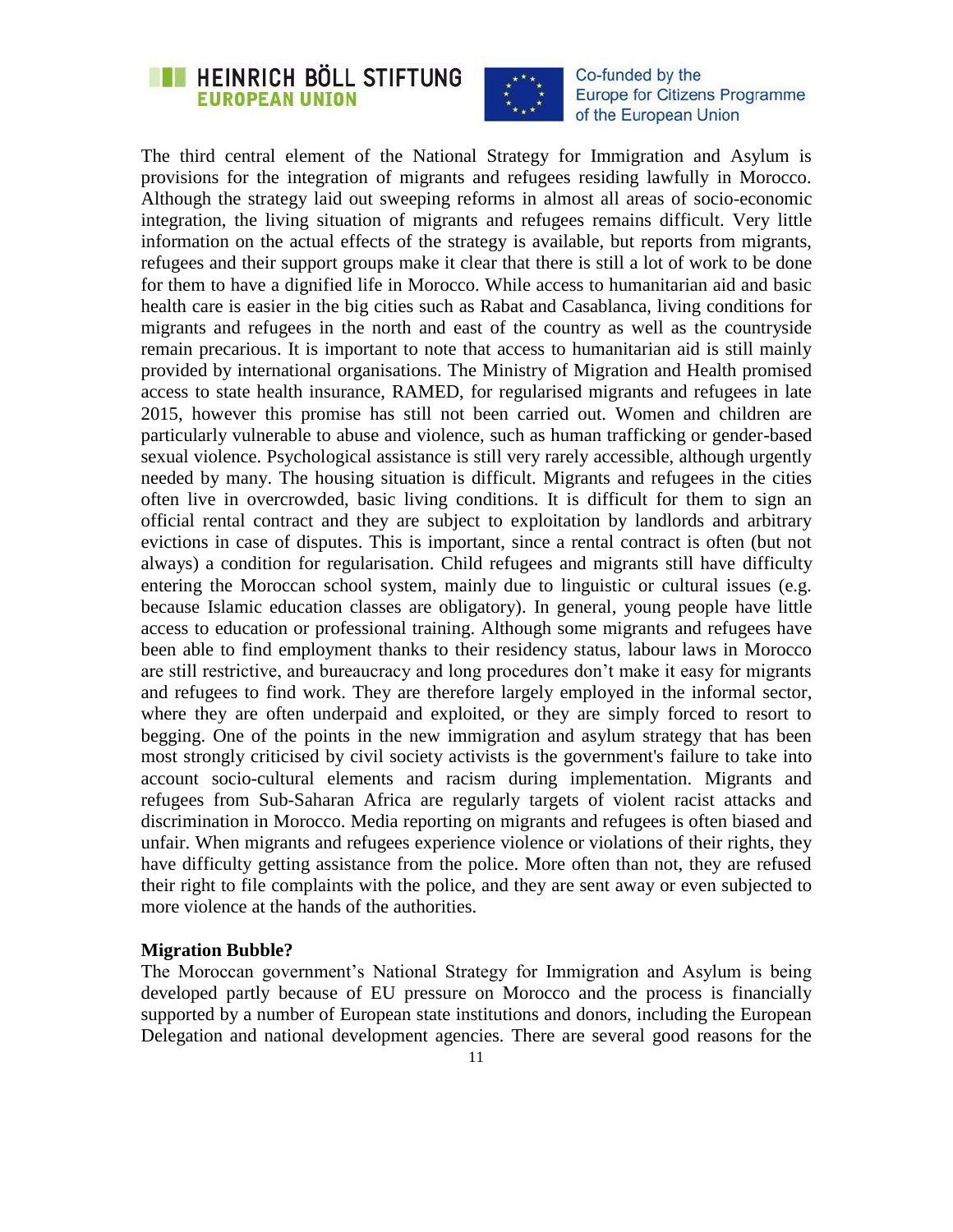



Moroccan government to pursue this strategy. First and foremost, it responds to EU demands and allows the kingdom to advance on key political demands it has towards the EU (e.g. privileged mobility, trade negotiations, Western Sahara issue). Implementing the strategy creates jobs and brings foreign currency into the country. It also improves the kingdom's image and allows it to position itself as a leader and role model in the region. The strategy itself is a great initiative. There is nothing negative to be said about developing a national asylum system, a strategy for the integration of migrants and refugees and laws that effectively combat human trafficking. The problem is that there is a great disparity between what is said and what is actually done. A one-off regularisation campaign and the continuous blocking of all laws that would create a basis for an effective protection system for migrants and refugees indicate that neither the EU nor Morocco are in for a long-term political, institutional and financial commitment. For Morocco, the refugees and migrants are important bargaining chips, which allow it to exert pressure when necessary, and generate a substantial amount of income. The EU is content to see moves toward a protection system for migrants and refugees in the southern neighbourhood, which morally allow it to continue pushing for a readmission agreement including citizens of third countries that have transited through Morocco.

At the same time, the kingdom's new migration policy, expressed in the National Strategy for Immigration and Asylum, has had a considerable impact on international and national non-state actors in the field. It has created a migration bubble. Since 2014, there has been a steady rise in the funding available for migration-related projects and activities. The National Strategy has made the issue more topical and led to an increase in civil society activity especially on integration topics. Moroccan associations that had never worked with migrants or refugees started migration-related projects: the number of organisations representing migrants and refugees rose from 0 in 2014 to 3 in 2015 and there are currently 24. However, the reality of the situation is quite clear. There are considerable financial (funding) and legal (regularisation) incentives for organisations and projects that work within the National Strategy, while it has become more difficult to work on controversial issues ignored by the National Strategy or in the North of Morocco. Interestingly, several international humanitarian groups working in the field have had to leave the kingdom since 2013 – it seems that migration is in the process of becoming an internal domestic issue. Many problems are now being addressed as "migrant issues" in projects and policies, even though they concern the entire population. Does it really make sense to address violence against women or social and economic rights by sub-group or are these not larger problems that concern everybody?

Migration is also a bubble in a simpler, numeric sense. The largest migration phenomenon concerning Morocco is still emigration: about 100,000 Moroccan citizens emigrate legally per year, most of them to Western Europe. This is quite a brain-drain compared to a mere 25,000 people emigrating from Germany per year, for example. The vast majority of Moroccans and people of other nationalities emigrating from Morocco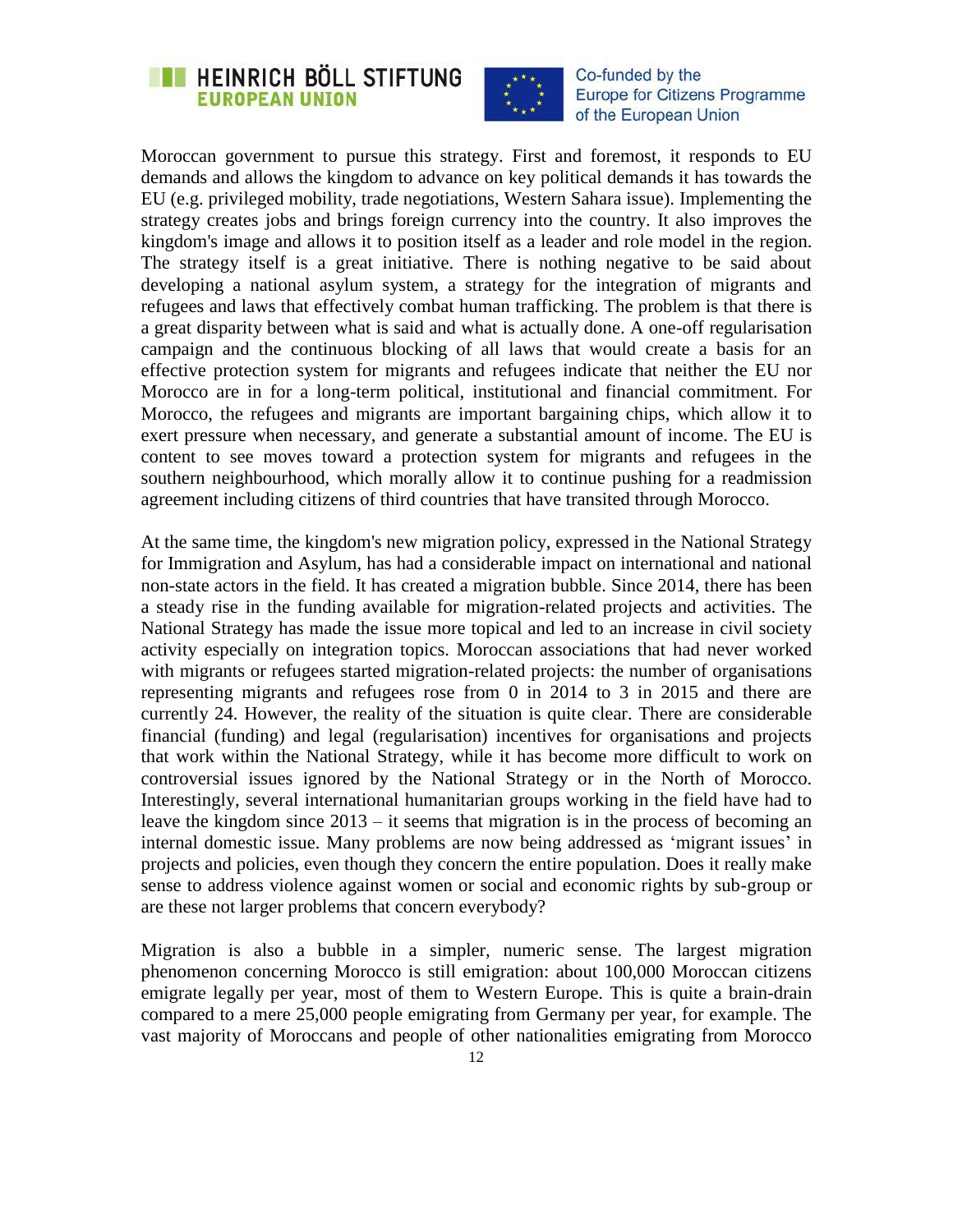## **EXAMPLE IN HEINRICH BÖLL STIFTUNG EUROPEAN UNION**



Co-funded by the **Europe for Citizens Programme** of the European Union

do so legally by plane, with visas. However, at the moment immigration to Morocco is highly topical. Nonetheless, on closer analysis the figures are surprising. The last official census including foreign nationals was conducted in 2014. According to this survey there were around 86,000 foreign nationals living legally in Morocco, of which about 50% were of European origin. The French Foreign Ministry registered 51,109 French citizens living in Morocco in 2015. Civil society groups estimate that there are 15-30,000 migrants and refugees in an irregular situation in the country. This number is hard to estimate, as no reliable figures exist and it is unclear whether Europeans in an irregular situation are counted – the Interior Ministry stated a much higher figure of 45,000 in 2014. There are also 5,500 refugees and asylum seekers living in Morocco, of which 1,200 have been registered as refugees by the UNHCR. The number of foreign nationals residing legally or illegally in Morocco probably does not exceed a total of 200,000 people, even according to the highest estimates. If we consider the fact that the country has a total population of around 33 million people, it is clear that a level of 0.06% of foreign nationals means that migration is a relatively minor phenomenon. In Germany, for example, 9 to 10% of the population is made up of legal aliens. Comparing this number to the millions of euros spent by the EU and its Member States' development agencies on migration-related projects in Morocco raises the question of whether these projects are appropriate, especially if we consider the obvious lack of improvement in migrants' and refugees' living conditions. The European Court of Auditors recently published a report on EU migration spending in Neighbourhood Countries until 2014; one of the countries included in the study was Morocco. The Court found that EU migration spending in the Neighbourhood is 'struggling to demonstrate effectiveness' and criticised, among other points, a lack of strategy, non-transparent expenditure, and poor monitoring and oversight. Shockingly, it was impossible for the court to determine total expenditure on EU external migration projects. Of  $\epsilon$  1.4 billion scheduled for the period 2007-2013, the auditors were only able to determine  $\epsilon$  304 million in spending. It added, perhaps most importantly, that "respect for human rights, which should underpin all actions, remains theoretical and is only rarely translated into practice.<sup>16</sup>

It is also interesting to note whom the migration discussion is referring to. All projects falling under the Moroccan National Strategy for Immigration and Asylum focus on non-European migrants only. This is striking, if we take the example of the regularisation campaign and all efforts against "irregular" migration. It is estimated that more French and Spanish citizens are now in an irregular legal situation in Morocco than African citizens – a fact that is hardly ever mentioned. For example, the number of Spanish citizens working clandestinely, mainly in the north of Morocco, has risen considerably

<sup>&</sup>lt;sup>16</sup> European Court of Auditors (2016).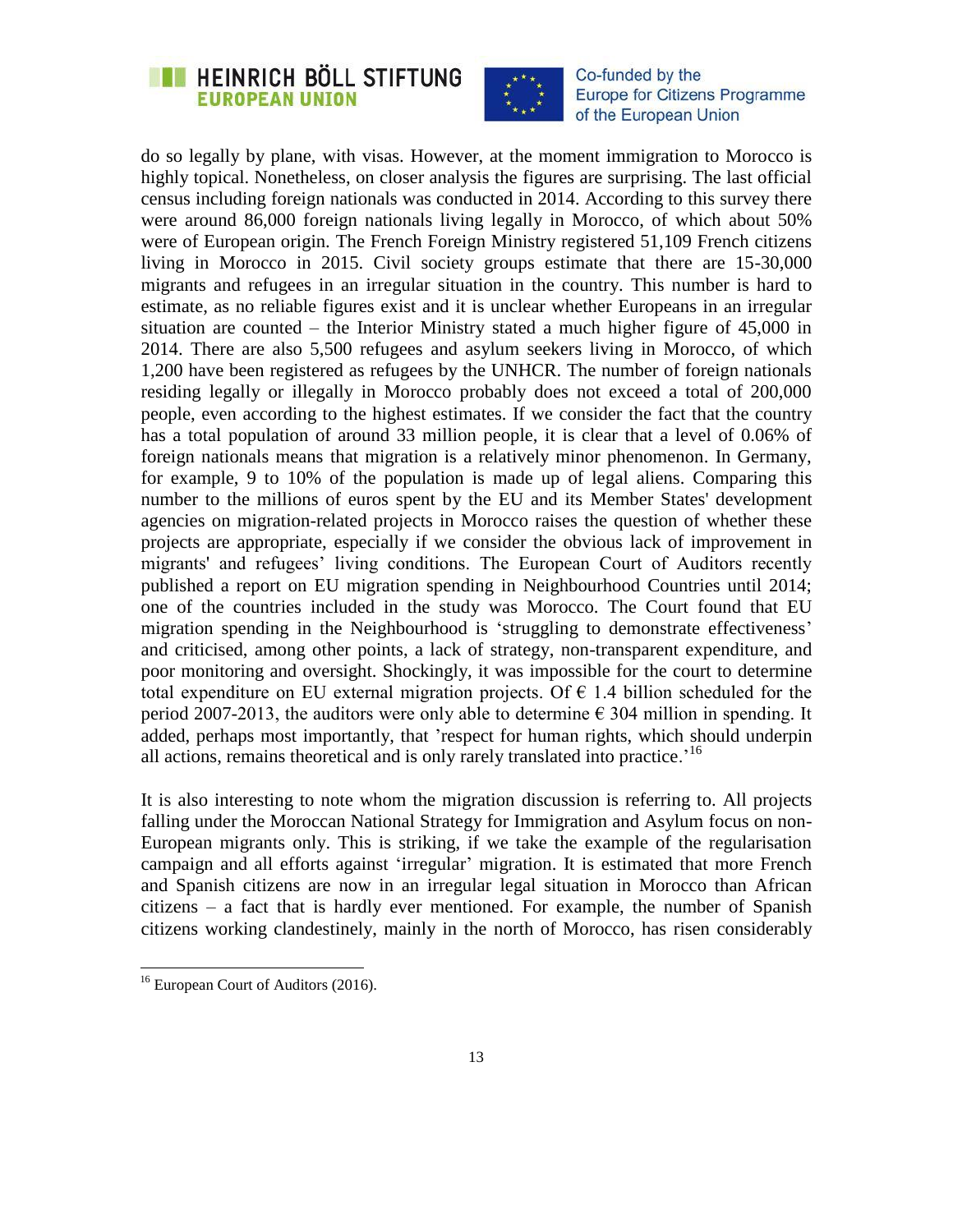



since the beginning of the Spanish economic crisis. Local organisations estimate that there are 30,000 of them – again, a number that is hard to verify. What is clear, though, is that discussions of the fight against irregular migration focus exclusively on south-north migration. No one thinks of Spanish clandestine workers in northern Morocco or French citizens living and working in Morocco, who simply renew their tourist visa every three months in Ceuta or Melilla or take a low-cost flight to any European destination. The vast majority of foreign nationals in Morocco are European citizens, and they have a considerable impact on the kingdom's economy and labour market, and not always positively. Nonetheless, these people are not considered migrants, but "expats", and they are certainly not included in the National Strategy for Immigration.

#### **Conclusion**

Our analysis has shown that even though all three elements of the ENP migration strategy of readmission, border cooperation and externalisation of migrants and refugees are being applied to Morocco, for the moment only the element of border cooperation has "succeeded" in reducing the number of migrants and refugees reaching Europe from Morocco. Both readmission and externalisation efforts remain ineffective, though expensive tools. Furthermore, we have seen that "more for more" in the case of Morocco is an unattractive deal, as it is unfair. While legal migration channels are only open for limited numbers of highly-skilled migrants, the "fight against irregular migration" clearly focuses on refugees and poor migrants moving from the south to the north. The thinking is "You can send us more of your elite, if you keep the poor and displaced in your country." The EU's strategies of readmission, border cooperation and externalisation go hand in hand. If Europe wants to uphold a minimal standard of human rights, it can only intensify border cooperation and readmission efforts provided that the reception of migrants and refugees in third countries meets a certain standard, so the human cost of externalisation is not too high. However the case of Morocco shows that it takes time and money to put in place structures for the reception of migrants and refugees. It took decades to build these processes and institutions in European countries and they are being dismantled as we speak. Morocco is a developing country that still struggles to ensure decent living conditions for its own population; in order to support the development of a sustainable migration policy; it will not be enough to simply fund or overfund migrationrelated projects in the country. Moroccan officials are aware of these long-term challenges and are therefore hesitant to implement the National Strategy for Immigration and Asylum and actually carry out readmission agreements. Both sides really need a fair solution to migration issues, including true mobility not only for Moroccan nationals but also for citizens of other countries attempting to reach Europe via Morocco. The visa system should be eased, and long-term multiple-entry visas should be made available, not just for the skilled elite but also for the average citizen. This would help to break down the myth of migration to Europe. European politics of fear, again reflected in the new Neighbourhood Policy, have led to short-sighted, inefficient migration policies both in Europe and in Morocco. Europe clearly feels threatened by its neighbourhood and is not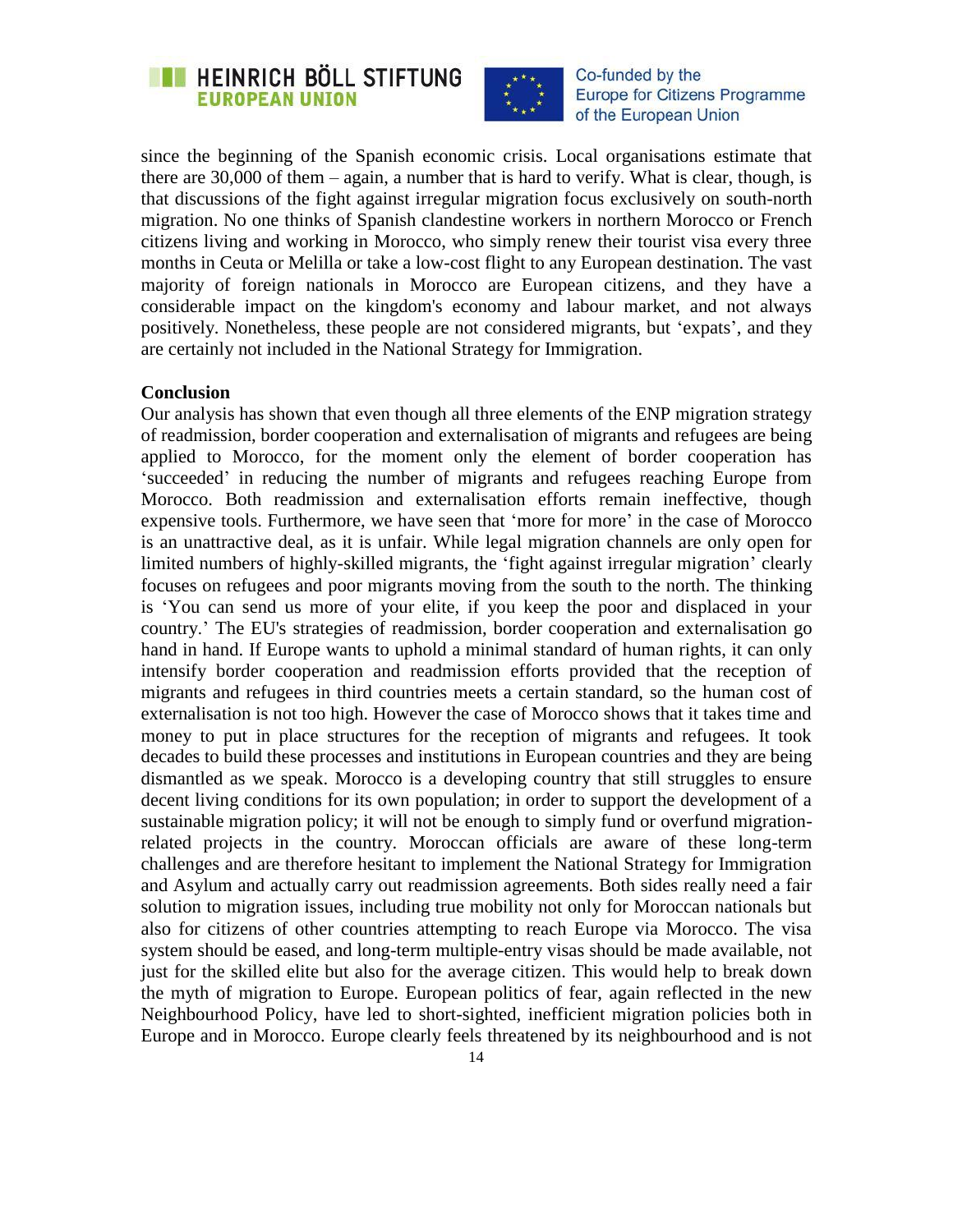



capable of finding fair solutions that distribute responsibilities evenly, offer real benefits for all sides and are actually implemented by both EU Member States *and* partners in the neighbourhood.

### **Bibliography**

Albertelli, Mathieu (2016): Un migrant meurt en tentant de rentrer à Melilla, Al Huffington Post Morocco, 08 June 2016, available at : [http://www.huffpostmaghreb.com/2016/06/08/migrant-meurt-melilla\\_n\\_10351888.html](http://www.huffpostmaghreb.com/2016/06/08/migrant-meurt-melilla_n_10351888.html) [accessed 13 June 2016]

Carrera, Sergio et al (2016): EU-Morocco Cooperation on Readmission, Borders and Protection: A model to follow?, available at: [https://www.ceps.eu/system/files/EU-](https://www.ceps.eu/system/files/EU-Morocco%20Cooperation%20Liberty%20and%20Security%20in%20Europe.pdf)[Morocco%20Cooperation%20Liberty%20and%20Security%20in%20Europe.pdf](https://www.ceps.eu/system/files/EU-Morocco%20Cooperation%20Liberty%20and%20Security%20in%20Europe.pdf) [accessed 13 June 2016].

European Commission & High Representative (2015): Review of the European Neighbourhood Policy. Joint Communication JOIN (2015) 50 final, available at: [http://eeas.europa.eu/enp/documents/2015/151118\\_joint-communication\\_review-of-the](http://eeas.europa.eu/enp/documents/2015/151118_joint-communication_review-of-the-enp_en.pdf)[enp\\_en.pdf](http://eeas.europa.eu/enp/documents/2015/151118_joint-communication_review-of-the-enp_en.pdf) [accessed 13 June 2016].

Bet-El, Ilana (2016): Rebuilding the Neighbourhood: Introduction, available at: <https://eu.boell.org/en/2016/03/08/rebuilding-neighbourhood-introduction> [accessed 13 June 2016].

UN General Assembly (1966): International Covenant on Civil and Political Rights, 16 December 1966, United Nations, Treaty Series, vol. 999, p. 171, available at: http://www.ohchr.org/en/professionalinterest/pages/ccpr.aspx [accessed 13 June 2016].

ZEIT Online (2016): Deutschland und Marokko vereinbaren schnelle Abschiebungen, available at: [http://www.zeit.de/politik/2016-02/asyl-abschiebung-marokko-deutschland](http://www.zeit.de/politik/2016-02/asyl-abschiebung-marokko-deutschland-fluechtlinge)[fluechtlinge](http://www.zeit.de/politik/2016-02/asyl-abschiebung-marokko-deutschland-fluechtlinge) [accessed 13 June 2016].

Die Bundesregierung (2016): Mitschrift Regierungspressekonferenz vom 11. Mai 2016, available at:

[https://www.bundesregierung.de/Content/DE/Mitschrift/Pressekonferenzen/2016/05/201](https://www.bundesregierung.de/Content/DE/Mitschrift/Pressekonferenzen/2016/05/2016-05-11-regpk.html) [6-05-11-regpk.html](https://www.bundesregierung.de/Content/DE/Mitschrift/Pressekonferenzen/2016/05/2016-05-11-regpk.html) [accessed 13 June 2016].

FRONTEX (2016): Trends and Routes: Western Mediterranean Route, available at: <http://frontex.europa.eu/trends-and-routes/western-mediterranean-route> [accessed 13 June 2016].